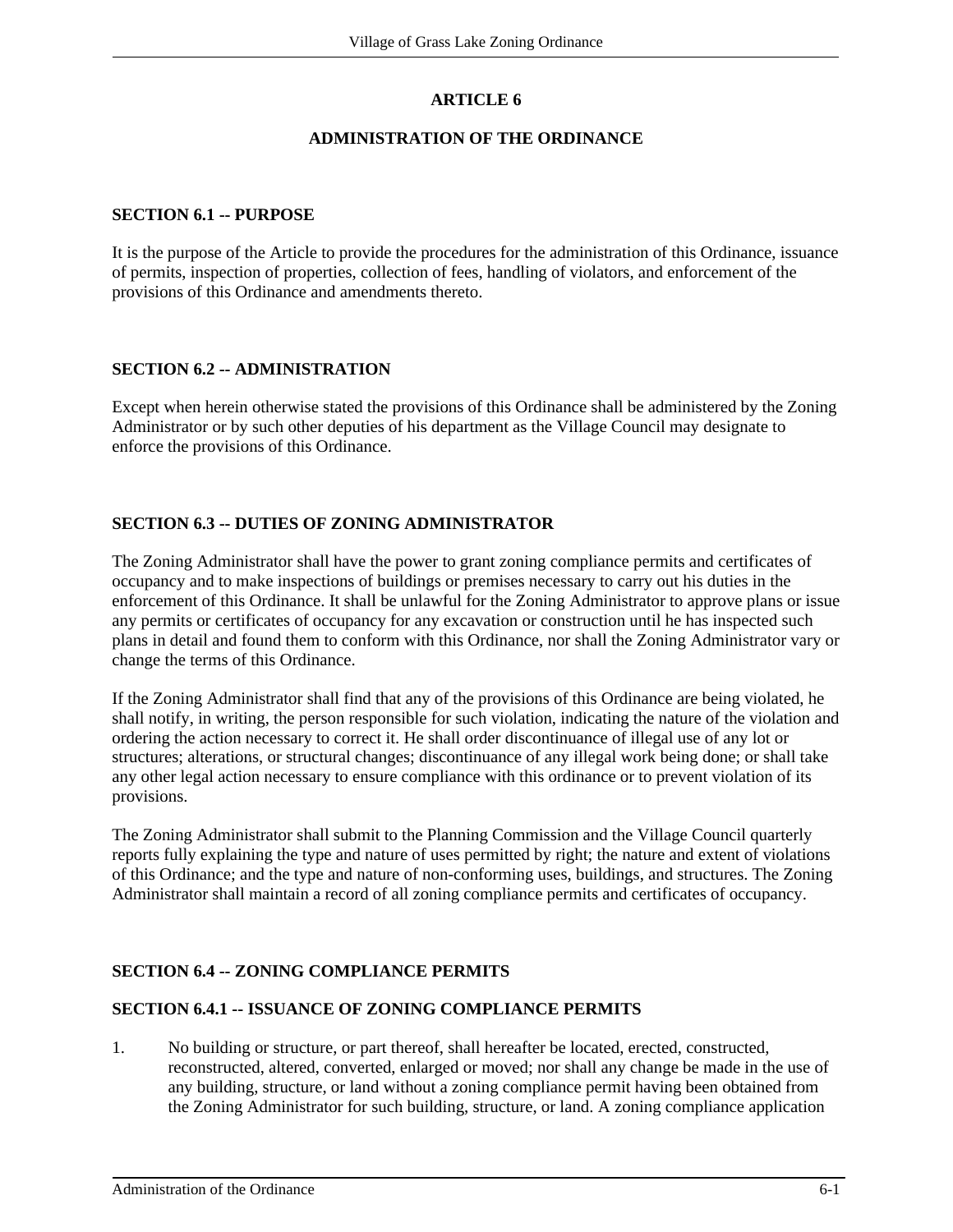shall be filled out and submitted to the Zoning Administrator with copies forwarded to the Secretary of the Planning Commission.

- 2. The Zoning Administrator shall require that all applications for zoning compliance permits shall be accompanied by plans and specifications including a plot plan in duplicate, drawn to scale, showing the following information:
	- A. The actual dimensions and shape of the lot to be built upon;
	- B. The exact size and location of existing structures on the lot, if any; and
	- C. The location and dimensions of the proposed structure or alteration.
- 3. One (1) copy of the plans shall be returned to the applicant by the Zoning Administrator after such copy has been approved or disapproved and attested to same by the Zoning Administrator's signature on such copy. The Zoning Administrator shall retain the original copy, similarly marked, for his files. Whenever the buildings, structures, and uses as set forth in the application are in conformity with the provisions of this Ordinance, the Zoning Administrator shall issue the applicant a zoning compliance permit within ten (10) days of the filing thereof. Where action of the Board of Appeals or the Planning Commission is required in any case, as set forth in this Ordinance, the Zoning Administrator shall issue such permit promptly following such approvals action.

## **SECTION 6.4.2 -- VOIDING OF ZONING COMPLIANCE PERMIT**

Any zoning compliance permit granted under this Ordinance shall become null and void and fees forfeited unless construction and/or use completed within five hundred forty-five (545) days of the date of issuance. A zoning compliance permit shall be renewable upon reapplication and upon payment of the fee, subject, however, to the provisions of all ordinances in effect at the time of renewal.

## **SECTION 6.5 -- CERTIFICATE OF OCCUPANCY, FINAL INSPECTION**

## **SECTION 6.5.1 -- ISSUANCE OF CERTIFICATE OF OCCUPANCY**

No building or structure, or part thereof, shall be occupied by or for any use for which a zoning compliance permit is required by this Ordinance unless and until a certificate of occupancy shall have been issued for such use. The holder of a zoning compliance permit for the construction, erection, or moving of any building, structure or part thereof, for the establishment of a use, shall make application to the Zoning Administrator immediately upon the completion of the work authorized by the zoning compliance permit for a final inspection.

A certificate of occupancy shall be issued by the Zoning Administrator within five (5) days after receipt of such application if it is found that the building or structure, or part thereof, is in accordance with the provisions of this Ordinance.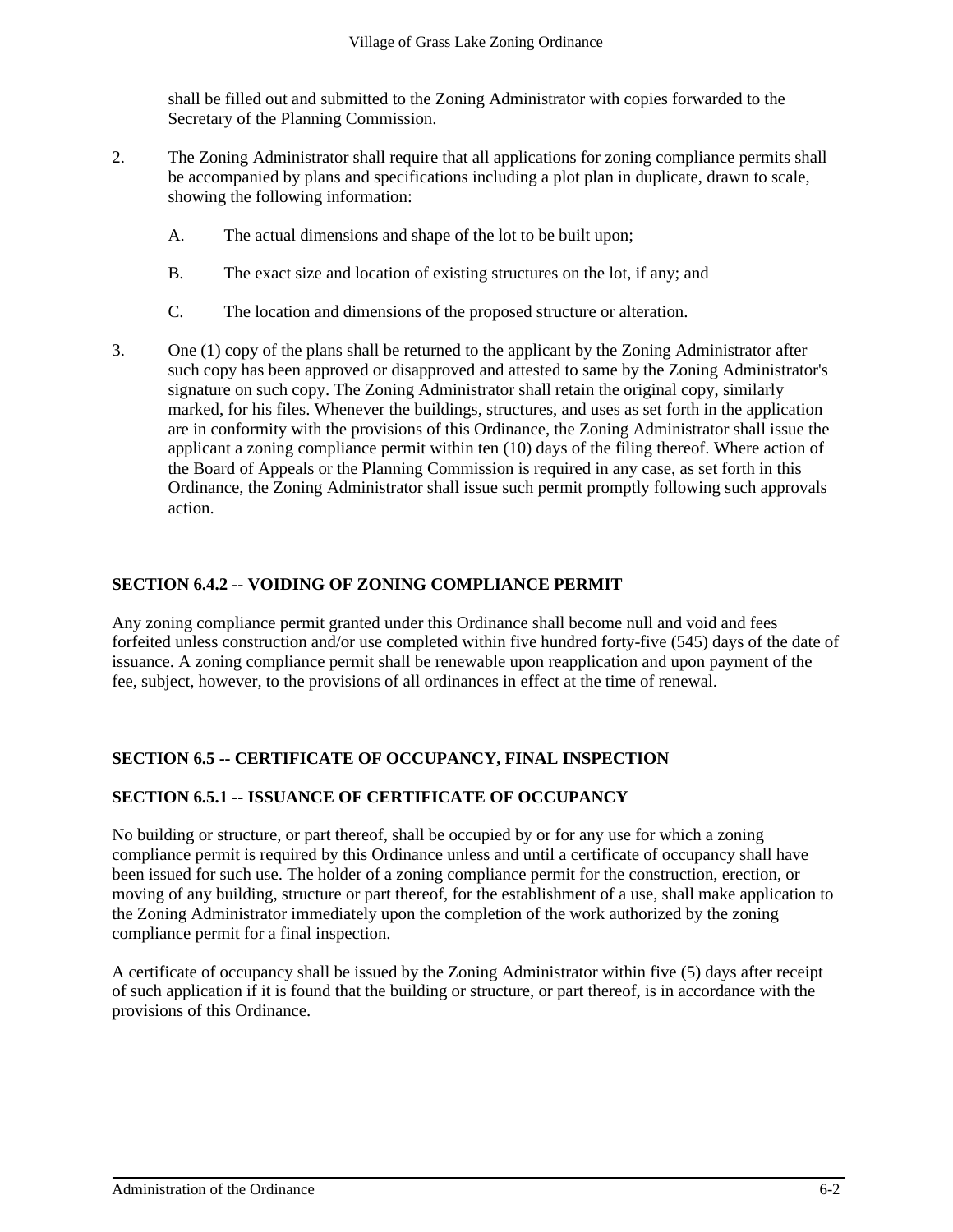# **SECTION 6.5.2 -- VOIDING OF CERTIFICATE OF OCCUPANCY**

Any certificate of occupancy granted under this Ordinance shall become null and void if such use, buildings, or structures for which said certificate was issued are found by the Zoning Administrator to be in violation of this Ordinance. The Zoning Administrator upon finding such violation shall immediately notify the Village Council of said violation and void the certificate of occupancy.

## **SECTION 6.6 -- FEES, CHARGES AND EXPENSES**

The Village Council shall establish a schedule of fees, charges, and expenses, and a collection procedure for zoning compliance permits, certificate of occupancy, appeals and other such matters pertaining to the Ordinance. The schedule of fees shall be posted in the office of the Zoning Administrator and the Village Clerk, and may be altered or amended only by the Village Council. No permit, certificate, conditional use on approval, or variance shall be issued unless or until such costs, charges, fees, or expenses listed in this Ordinance have been paid in full, nor shall any action be taken on proceedings before the Board of Appeals, unless or until preliminary charges and fees have been paid in full.

## **SECTION 6.7 -- VIOLATION AND PENALTIES, NUISANCE PER SE, AND ABATEMENT**

Uses of land and dwellings, buildings, or structures, including tents and mobile homes, used, erected, altered, razed, or converted in violation of any provision of this Ordinance are hereby declared to be a nuisance per se. The court shall order such nuisance abated and the owner and/or agent in charge of such dwelling, building, structure, tent, trailer coach, or land shall be adjudged of maintaining a nuisance per se. Anyone violating the provisions of this Ordinance shall upon conviction thereof be subject to a fine of not more than five hundred (\$500.00) dollars and the costs of prosecuting thereof, by imprisonment in the County Jail for a period not to exceed ninety (90) days, or both. Each day that a violation is permitted to exist shall constitute a separate offense. The imposition of any sentence shall not exempt the offender from compliance with the requirements of this Ordinance.

## **SECTION 6.8 - PUBLIC HEARING NOTICES**

In instances where a public hearing is required under this Ordinance with the Planning Commission or the Zoning Board of Appeals, written notice of the public hearing shall be as follows:

- 1. **Notice Content.** The notice shall do all of the following:
	- A. Describe the nature of the request.
	- B. Indicate the property that is the subject of the request. The notice shall include a listing of all existing street addresses within the property. Street addresses do not need to be created and listed if no such addresses currently exist within the property. If there are no street addresses, other means of identification may be used.
	- C. State when and where the request will be considered.
	- D. Indicate when and where written comments will be received concerning the request.